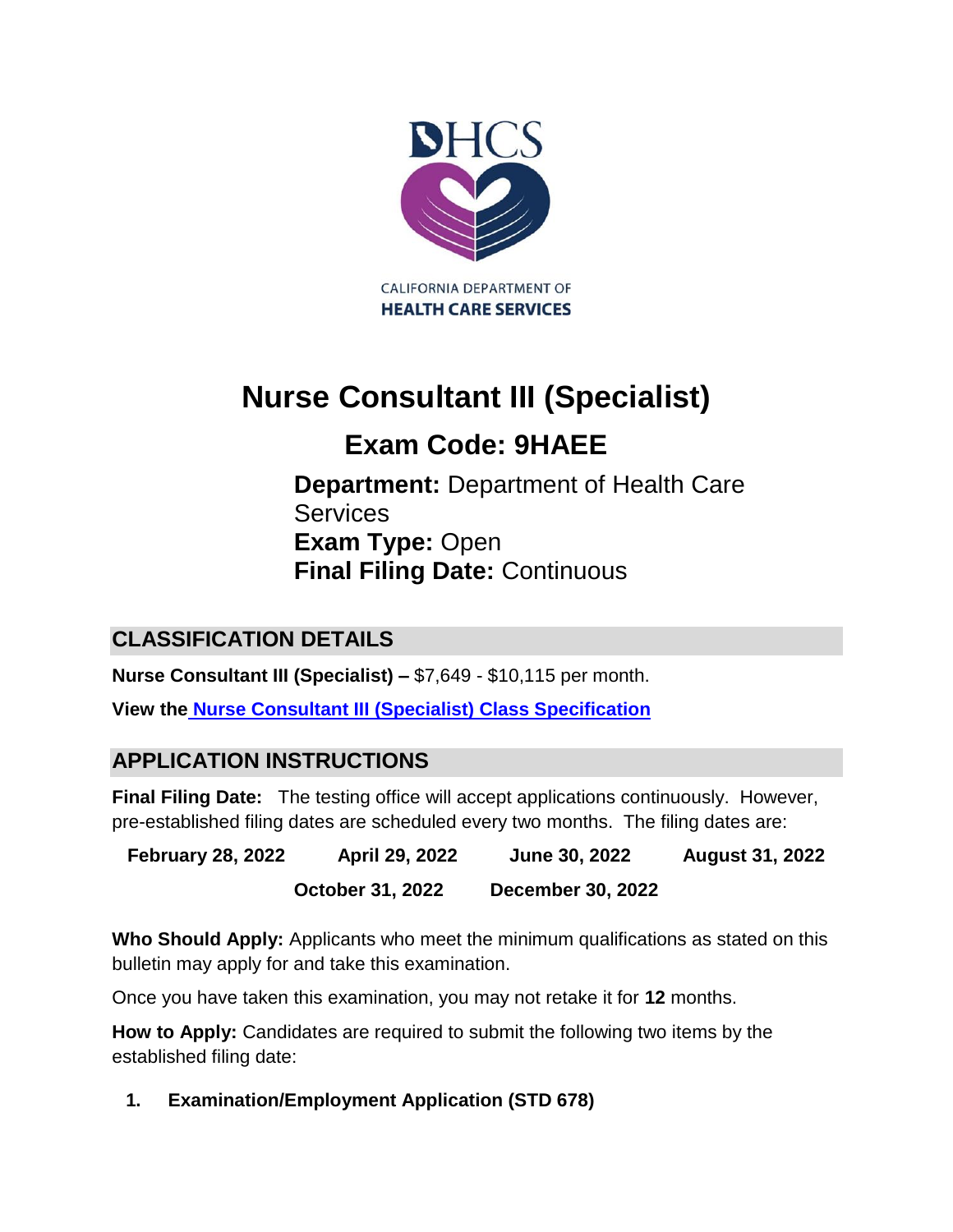**2. Training and Experience Evaluation** 2. Training and Experience Evaluation

### **The STD 678 must be completed and submitted via one of the methods indicated**  The STD 678 must be completed and submitted via one of the methods indicated below. below. Additionally, the Training and Evaluation must be completed and submitted separately through SurveyMonkey using the link under "Taking the **Examination" below.**

To learn more about the job and testing arrangements, contact the testing office shown below. Completed applications must be received or postmarked by one of the cut-off dates. Applications postmarked or personally delivered after the cut-off date will be held and processed in the next examination administration. Dates printed on envelopes by mobile barcodes or equivalent mobile print technology are not acceptable proof of the date the application and any other required documents or materials were filed. Applications are available at <https://jobs.ca.gov/pdf/STD678.pdf> and may be filed in person or by mail as instructed below. person or by mail as instructed below.

You may apply by mail to: You may apply by mail to:

DEPARTMENT OF HEALTH CARE SERVICES DEPARTMENT OF HEALTH CARE SERVICES Human Resources Division Human Resources Division Selection and Certification Section Selection and Certification Section P.O. Box 997411, MS 1300 P.O. Box 997411. MS 1300 Sacramento, CA 95899-7411 Sacramento, CA 95899-7411

You may apply in person at: You may apply in person at:

DEPARTMENT OF HEALTH CARE SERVICES DEPARTMENT OF HEALTH CARE SERVICES Human Resources Division Human Resources Division Selection and Certification Section Selection and Certification Section 1501 Capitol Avenue, Suite 71.1501 1501 Capitol Avenue. Suite 71.150 Sacramento, CA 95814 Sacramento, CA 95814

Phone Number: (916) 345-7165 Phone Number: (916) 345-7165

## **MINIMUM QUALIFICATIONS** MINIMUM QUALIFICATIONS

It is your responsibility to make sure you meet the education and/or experience requirements stated on this bulletin by the date you submit your application. Your signature on your application indicates that you have read, understood, and possess the basic qualifications required. Part-time or full-time jobs, regardless of whether paid or volunteer positions, and inside or outside California state service will count toward experience.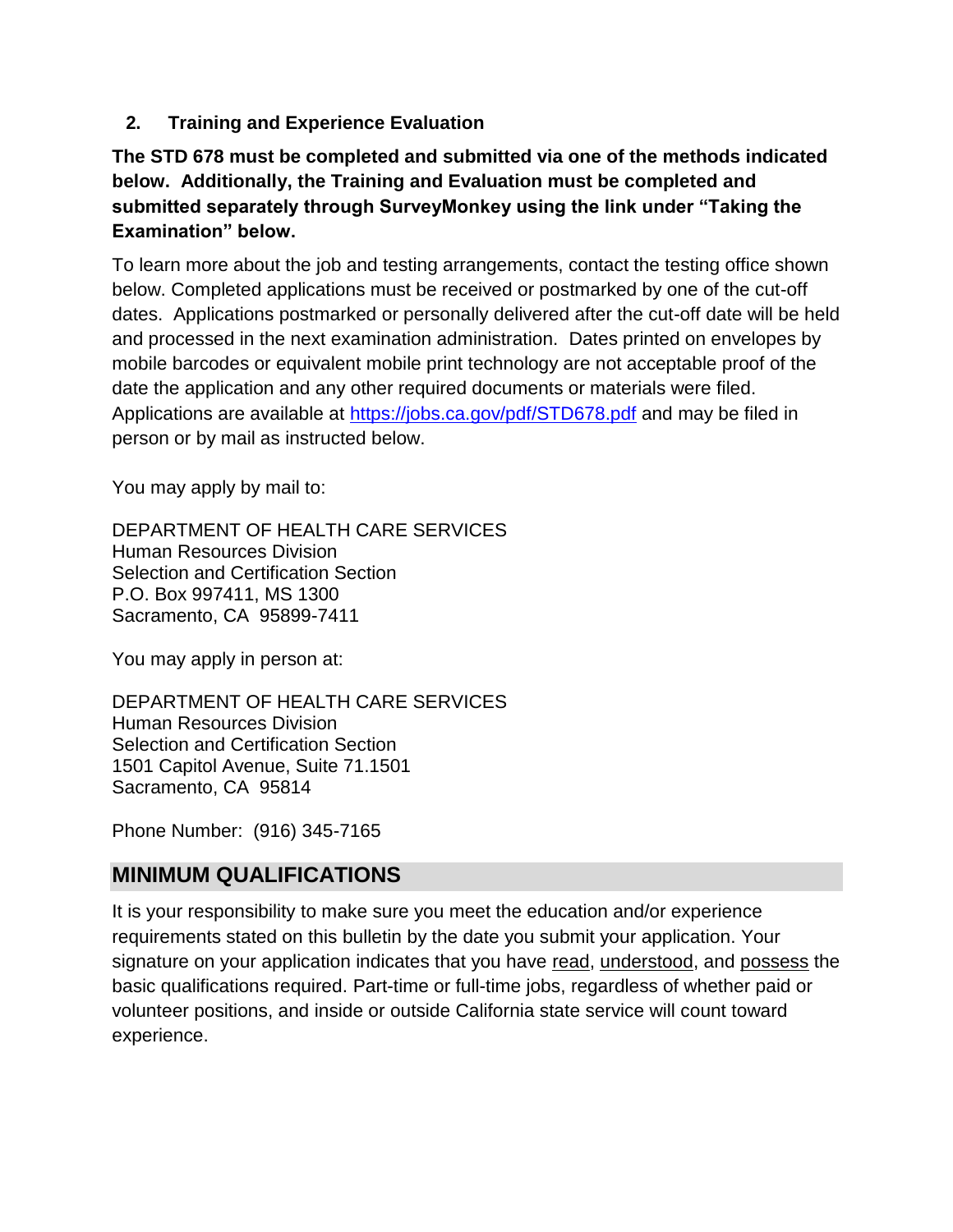**NOTE:** Applications/resumes MUST include "to" and "from" dates (month/day/year), time base, civil service class title(s), and range (if applicable). Applications/resumes received without this information will be rejected.

Qualifying experience may be combined on a proportionate basis if the following requirements include more than one pattern and are distinguished as either I, II, or III, etc.

Possession of an active valid license as a registered nurse in California. (Applicants who do not meet this requirement will be admitted to the examination, but they must secure the required license before they will be considered eligible for appointment.)

### **AND** AND

Baccalaureate or higher degree in nursing from any accredited nursing school or its equivalent for foreign graduates. (For applicants who received a baccalaureate degree in a health-related field prior to 1990, the California state Public Health Nurse Certificate may be substituted for the baccalaureate in nursing (BSN), thereafter the baccalaureate o higher degree must be in nursing from any accredited nursing school or its equivalent for foreign graduates).

#### **AND** AND

Possession of a master's degree in a health-related field such as nursing, public health, health care services, health care administration, or hospital administration. All degrees must be from an institution approved by the Counsel for Private Postsecondary and Vocational Education under the provisions of California Education Code Chapter 3, Part 59, and Division 10.

#### **AND** AND

#### **Either I** Either |

Two years of experience performing duties of a Nurse Consultant II in the California state service.

#### **Or II** Or |l

Broad and extensive (at least five years) professional registered nursing experience, at least four years of which shall have been in an administrative, consultative, teaching, or supervisory capacity. (One year of health-related postmaster's graduate work may be substituted for one year of general nursing experience).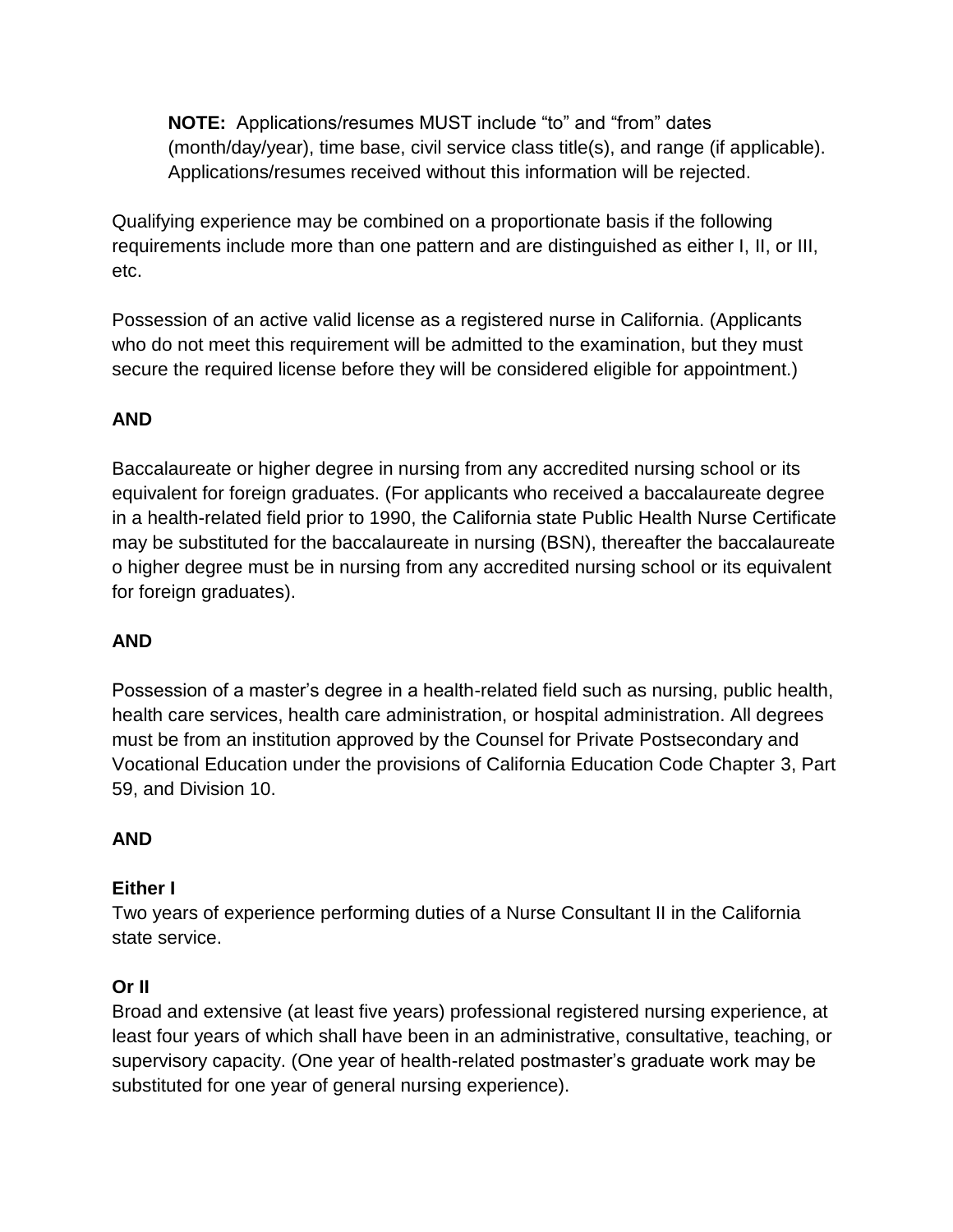**NOTE:** Applicants using education to meet the minimum requirements must provide a copy of their degree or transcripts.

## **POSITION DESCRIPTION** POSITION DESCRIPTION

Positions at this level function as nonsupervisory technical specialists in difficult and/or sensitive program and policy development or in a coordinating role where the level of expertise required is definitively greater than that for any other supervisory position at this level. Incumbents serve as highly skilled technical program consultants, or as recognized authorities in areas of extreme sensitivity or complexity, or in areas of high relative a surfation of a major of original components of a major specialization. Typically, incumbents have statewide responsibility for the nursing and related components of a major statewide program with coordinating or lead responsibility for nursing and other professional/technical staff. Under general direction, incumbents provide the most complex, difficult, and sensitive consultation; develop, plan, organize, coordinate, implement, and evaluate the nursing and related components of a major statewide program; evaluate and ensure statewide program consistency; provide professional guidance to nursing and other health professional staff; and do other related work. spooranzation. Typically, incumbents have state wide responsibility for the nursing and

Positions exist with the Department of Health Care Services **statewide.** Positions exist with the Department of Health Care Services statewide.

## **EXAMINATION INFORMATION** EXAMINATION INFORMATION

This examination consists of the following component(s): This examination consists of the following component(s):

**Training and Experience Evaluation –** Weighted 100% of the final score. Training and Experience Evaluation Weighted 100% of the final score.

No written test is required, and no interview will be conducted. No written test is required, and no interview will be conducted.

The examination is designed to elicit specific information regarding each candidate's training and experience relative to the testing classification. Responses to the examination will be assessed based on pre-determined rating criteria. In appraising the relative qualifications of candidates, consideration will be given to the extent and type of pertinent training and experience over and above that which is required under, "Minimum Qualifications".

The Department of Health Care Services reserves the right to revise the examination plan to better meet the needs of the service if circumstances under which this examination plan changed. Such a revision will be in accordance with civil service law and rules, and all competitors will be notified.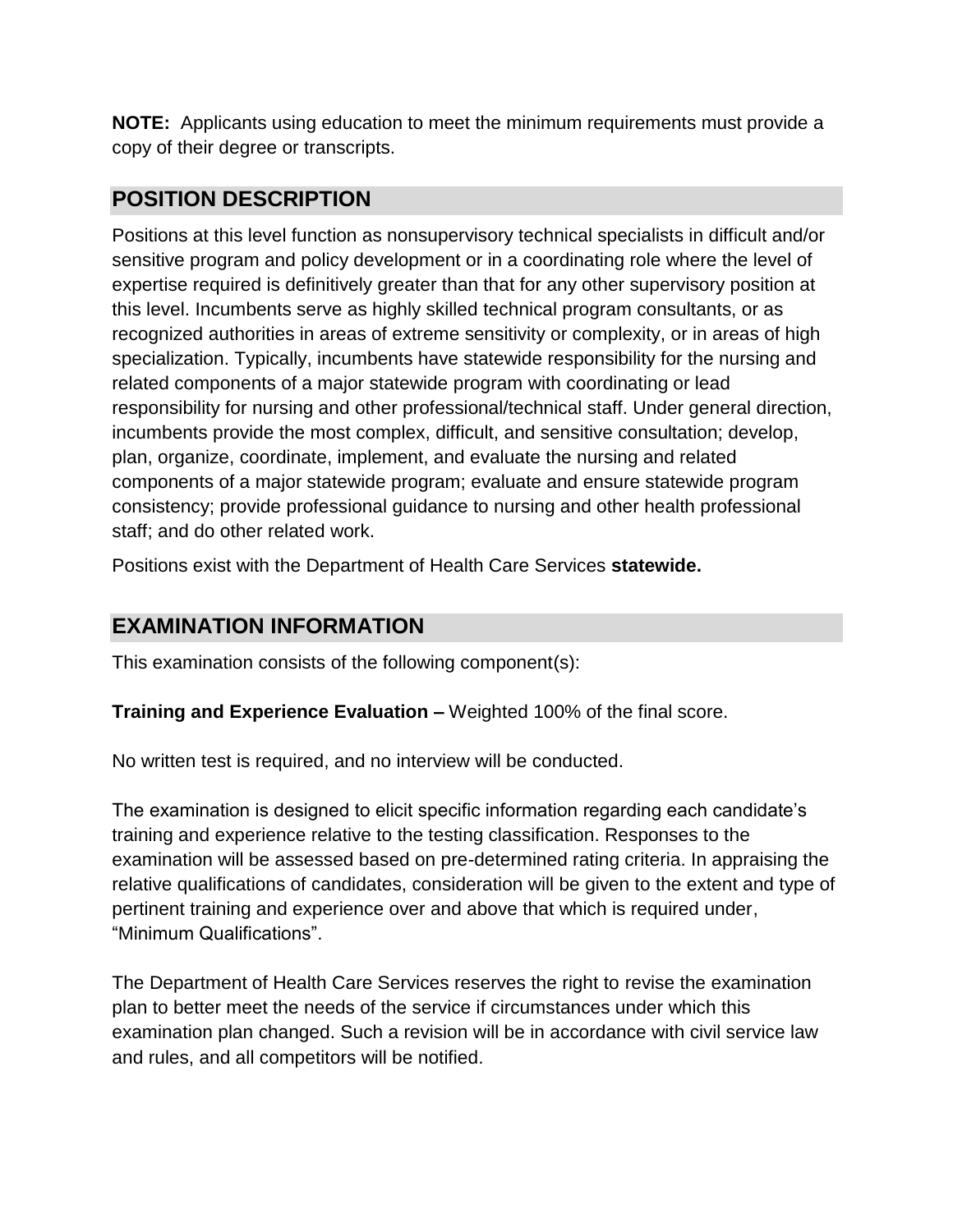**Special Testing Arrangements:** If you require assistance or alternative testing arrangements due to a disability, please contact the testing department listed in the Contact Information section of this bulletin.

# **TAKING THE EXAMINATION** TAKING THE EXAMINATION

Take the **[Nurse Consultant III \(Specialist\) Examination](https://www.surveymonkey.com/r/VQFZ3H9)** 

Note: Candidates must also submit an application following the instructions under "Application Instructions" above.

# **EXAMINATION SCOPE** EXAMINATION SCOPE

Ratings will be determined based on the depth and breadth of professional education and experience beyond what is minimally required. Emphasis will be placed on measuring, relative to job demands, each competitor's:

#### **Knowledge of:** Knowledge of:

- 1. Principles, techniques, methods, and procedures of current nursing practices
- 2. Epidemiology and methods of health promotion and disease prevention concepts and methods of control of communicable diseases
- 3. Current philosophies and patterns of nursing education 3. Current philosophies and patterns of nursing education
- 4. Principles and methods of consultation
- 5. Group process and problem solving
- 6. Research principles and methodology
- 7. Role, responsibilities, and interrelationships of the various health disciplines and health agencies
- 8. Functions of social and health agencies
- 9. Cultural and sociological patterns as they affect health programs
- 10. State and federal legislation related to health services
- 11. Administration, organization, and trends in health care delivery systems 11. Administration, organization, and trends Iin heaith care delivery systems
- 12. Techniques of program planning, development, monitoring, and evaluation
- 13. Management problem-solving methods
- 14. Principles and methodology of research
- 15. Current trends in the fields of nursing education and health care services 15. Current trends in the fields of nursing education and health care services
- 16. Interagency and interdisciplinary relationships 106. Interagency and interaisciplinary relationships

#### **Ability to:** Ability to:

- 1. Effectively provide consultation and technical assistance
- 2. Establish and maintain the confidence and cooperation of those personnel within the Department and in other social and health agencies
- 3. Analyze situations accurately and take effective action 3. Analyze situations accurately and take effective action
- 4. Be flexible in approach to the solution of problems Be flexible in approach to the solution of problems
- 5. Communicate effectively Lommunicate efiectively
- 6. Prepare reports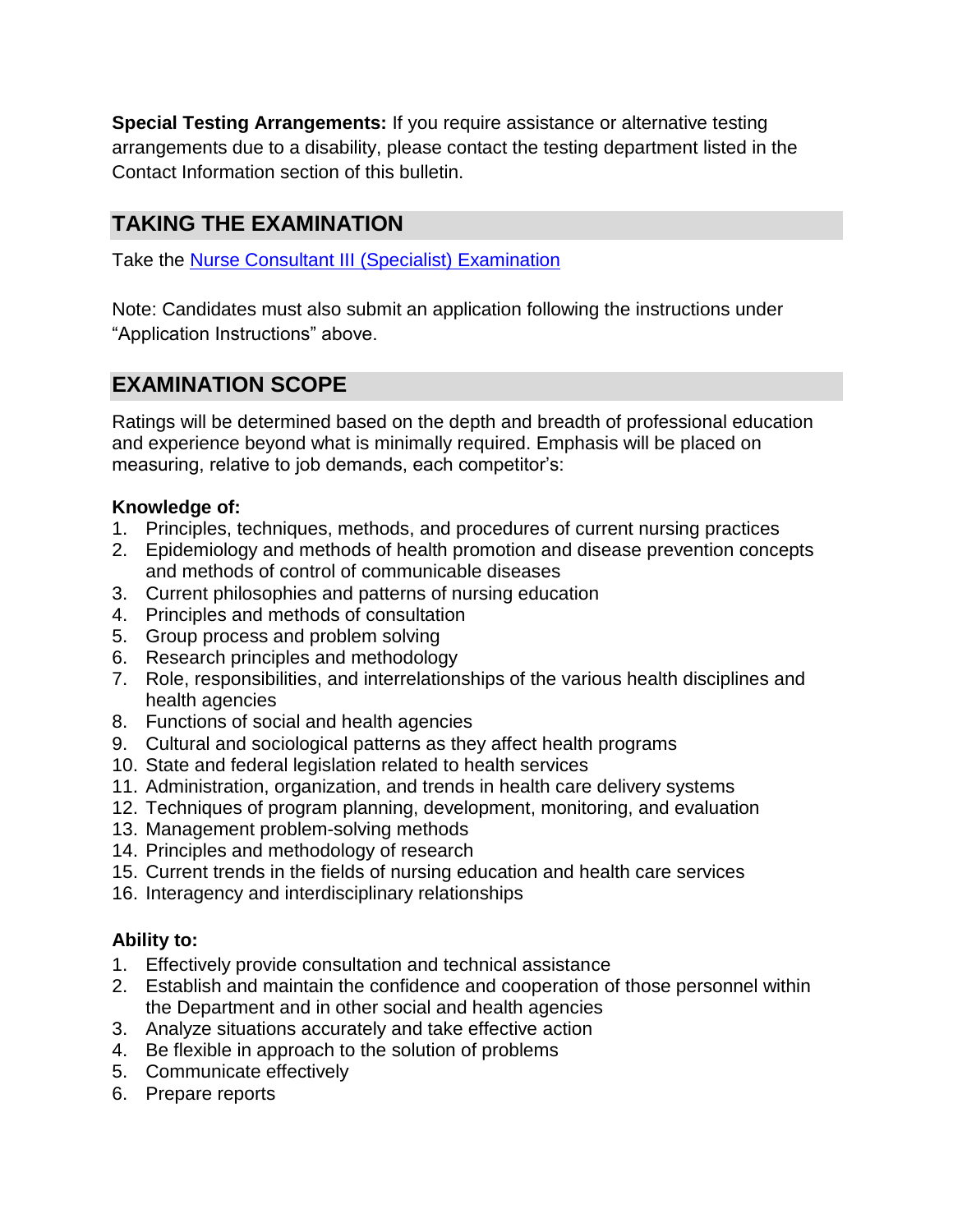- 7. Apply principles of administration of nursing and health care services in various 7. Apply principles of administration of nursing and health care services in various administrative patterns patterns  $\mathfrak{g}$
- 8. Assist administrators to plan with others in meeting community health needs

## **GENERAL QUALIFICATIONS** GENERAL QUALIFICATIONS

Applicants must possess essential personal qualifications including integrity, initiative, dependability, good judgement, the ability to work cooperatively with others, and a state of health consistent with the ability to perform the assigned duties of the class. A medical examination may be required.

# **ELIGIBLE LIST INFORMATION** ELIGIBLE LIST INFORMATION

Possession of the entrance requirements does not assure a place on the eligible list. In order to obtain a position on the eligible list, a minimum rating of 70% must be attained. Names of successful competitors are merged into the list in order of final scores regardless of the date. Eligibility expires 24 months after it is established unless the needs of the service and conditions of the list warrant a change in this period. list warrant a change in this period.

Eligible lists established by competitive examination, regardless of date, must be used in the following order: 1) sub-divisional promotional, 2) departmental promotional, 3) multi-departmental promotional, 4) service-wide promotional, 5) departmental open, 6) open. When there are two lists of the same kind, the older must be used first.

Veterans' Preference will be granted for this examination. In accordance with Government Codes 18973.1 and 18973.5, whenever any veteran, or widow or widower of a veteran achieves a passing score on an open examination, he or she shall be ranked in the top rank of the resulting eligible list.

Veteran status is verified by the California Department of Human Resources (CalHR). Veteran status is verified by the California Department of Human Resources (CalHR). Information on this program and the [Veterans' Preference Application](https://www.jobs.ca.gov/CalHRPublic/Landing/Jobs/VeteransInformation.aspx) (STD. Form 1093) is available online. Additional information on veteran benefits is available at the Department of Veterans Affairs.

# **TESTING DEPARTMENT** TESTING DEPARTMENT

Department of Health Care Services Department of Health Care Services